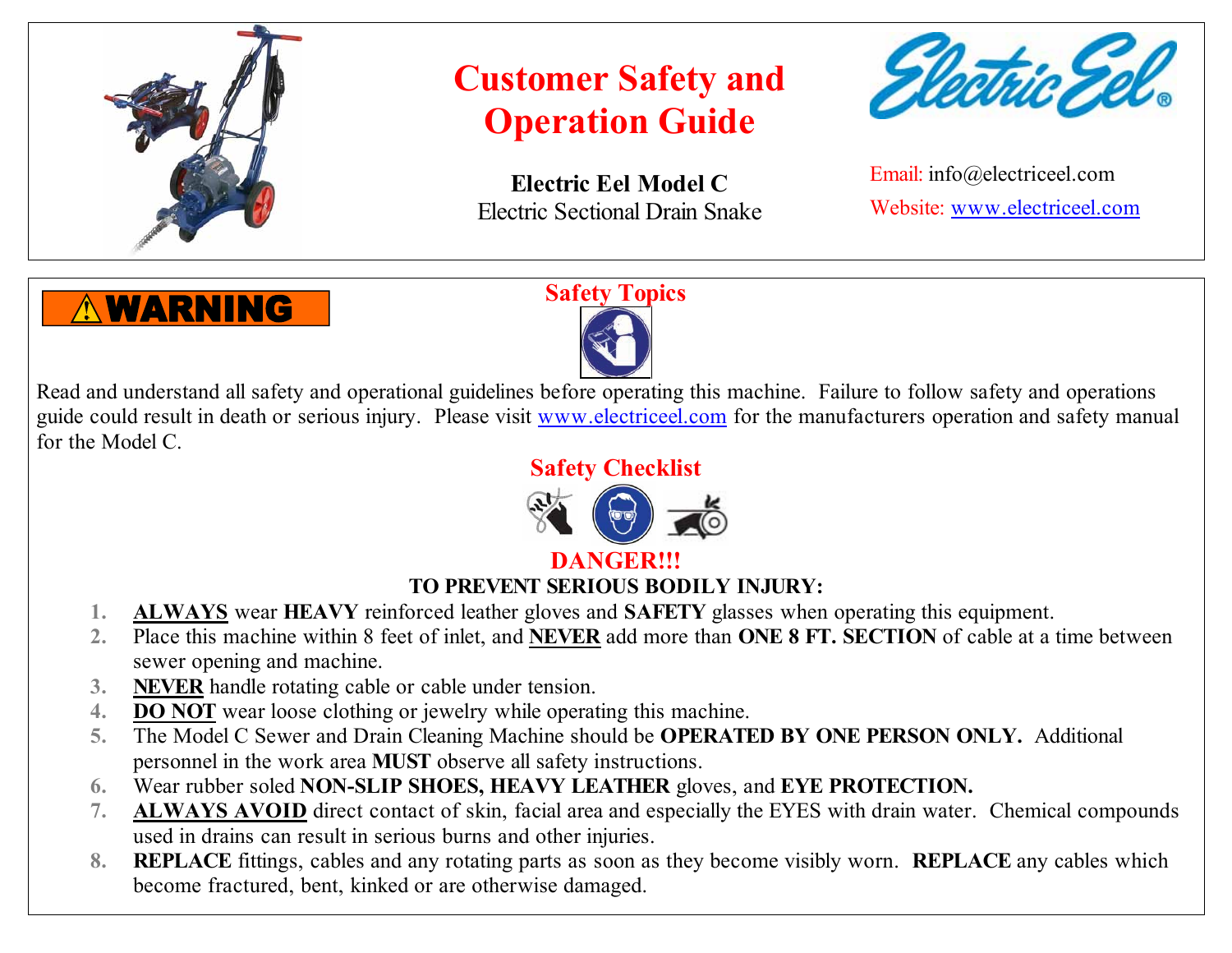

**Electric Eel Model C** Electric Sectional Drain Snake



Email: info@electriceel.com Website: www.electriceel.com

### **WARNING**

### **Safety Checklist (Continued):**

- **9. NEVER** attempt to service equipment beyond the recommendations of the operating instructions. All other servicing should be referred to qualified Electric Eel service personnel.
- **10.** To maintain safe operation, **USE ONLY** identical replacement parts and cables from Electric Eel.
- **11. ALWAYS KEEP CLEAR** of rotating shafts, pulleys, belts and other rotating parts.
- **12. DO NOT** continue to operate machine when cleaning tool becomes stuck in an obstruction. **EXCESS TORQUE ON A CABLE COULD CAUSE IT TO FRACTURE. RELEASE CABLE TENSION,** to prevent unnecessary build-up of torque on the cable. Keep machine under control at all times. (Refer to operating instructions to free cleaning tool.)
- **13. NEVER HANDLE ANY CABLE UNDER TENSION. ALWAYS** relieve tension on the cable by reverse rotation or by turning the switch off and unplugging the cord.
- **14. NEVER** force a tool and cable into pipeline blockage. This may overload the cable or tool and cause it to fracture.
- **15.** Use CORRECT TOOL for the job or application. Check the tool chart and use the proper tool for the size of the line being cleaned.
- **16.** To maintain safe and efficient operation, **CLEAN THOROUGHLY** all cables and tools with water after use. Acids in the drain and sewer lines can attack and deteriorate the metal of the cables and tools. Deterioration can cause premature fracture or breakage in tools or cable.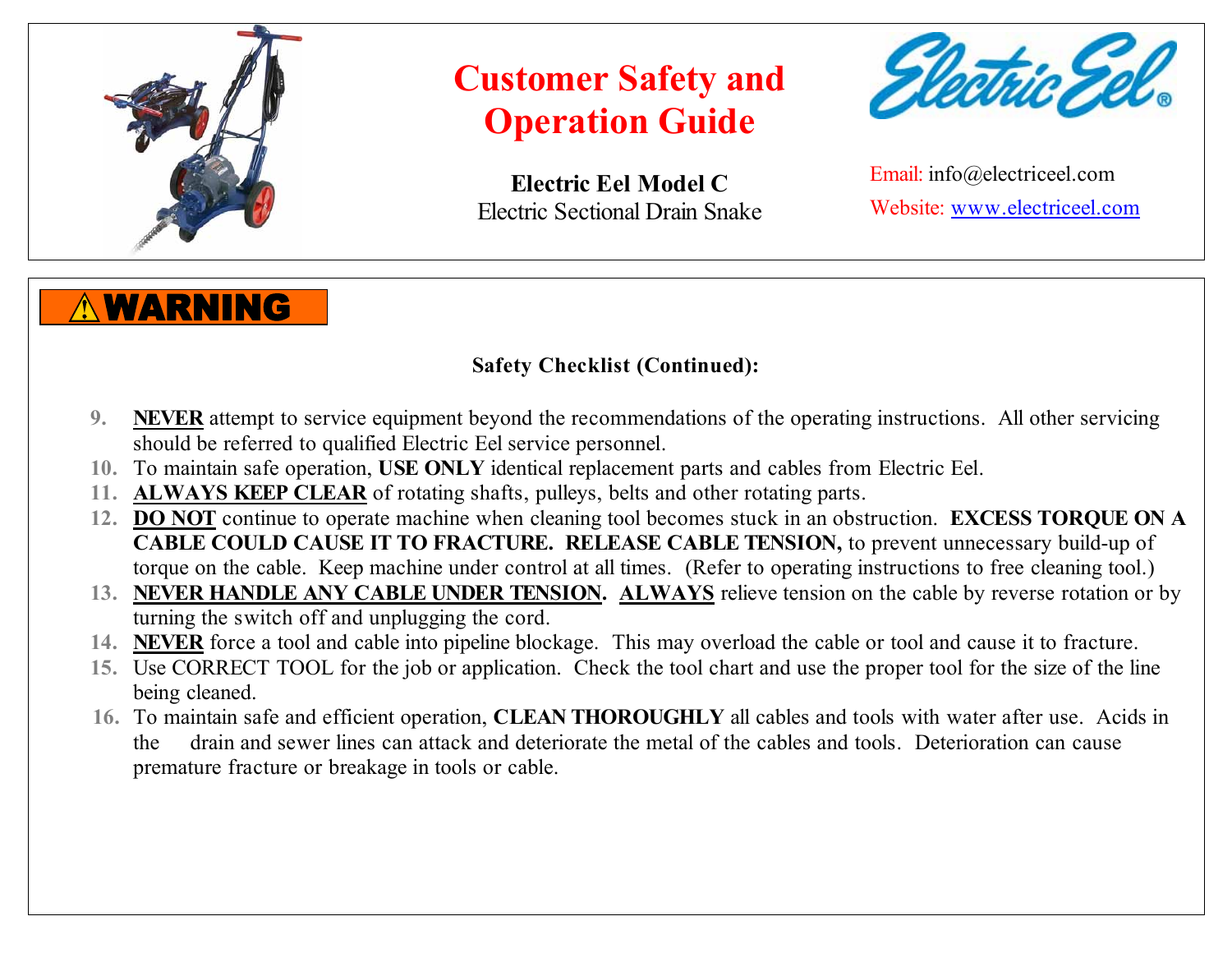

**WARNING** 

## **Customer Safety and Operation Guide**

**Electric Eel Model C** Electric Sectional Drain Snake



Email: info@electriceel.com Website: www.electriceel.com



#### **TO PREVENT SERIOUS BODILY INJURY AND TO AVOID DANGER FROM ELECTRICAL SHOCK:**

To ensure protection against electric shock, test the GFCI before each use. When test button is pushed in, the indicator light should go off. Reactivate the device by pushing the reset button in. If the indicator light goes on, the device is ready for use. **DO NOT** use the device if the indicator light does not go on when reset or if the indicator light remains on, when the test button is pushed in. This device does not guard against electric shock resulting from defects or faults in any wiring supplying power to this device, or from contact with both circuit conductors.

- **1. ALWAYS** use a ground fault interrupted circuit with a properly grounded outlet for all electrical cords, connections and parts as installed by factory. **DO NOT** make any alterations.
- **2. NEVER** use machine while standing in damp or wet conditions.
- **3. NEVER** expose machine to rain.
- **4. THE USER SHOULD NEVER ATTEMPT TO SERVICE THE ELECTRICAL COMPONENTS.** For safety reasons, all electrical replacement components should be installed by a qualified electrician.

#### **5. BEFORE MAKING ADJUSTEMENTS OR CHANGES TO POWER UNITS, DISCONNECT FROM ELECTRICAL SOURCE.**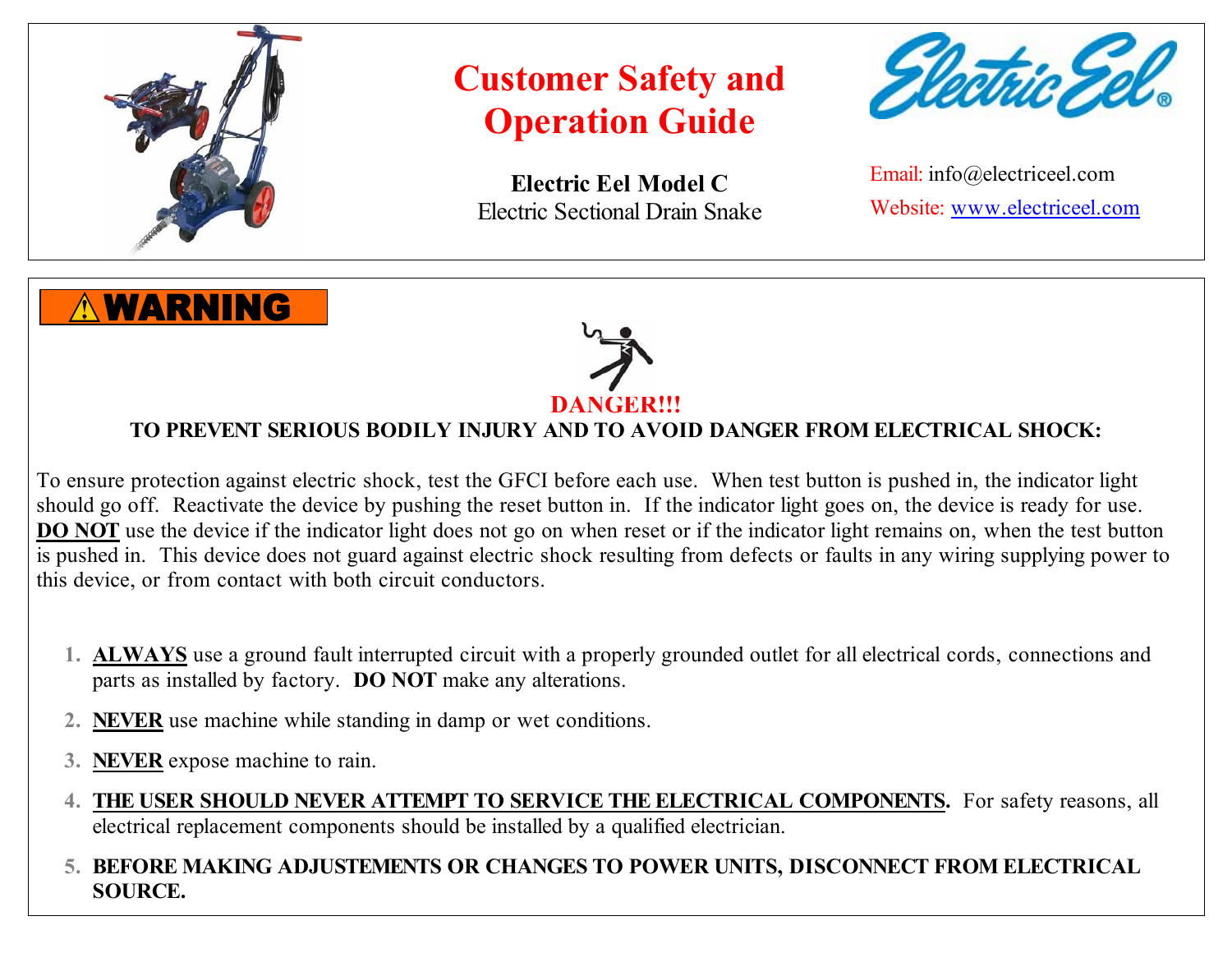

**Electric Eel Model C** Electric Sectional Drain Snake



Email: info@electriceel.com Website: www.electriceel.com

**Tool Application:** Clears 3" through 10" drain/sewer lines up to 200 Ft. Main sewer lines, septic tanks.



#### **Standard Tools Included with the Model C Kit:**

- **1. SC-18** Spanner Wrench for disconnecting cables/tools
- **2. SC-13** Feeding Tool for "P" Traps (Figure 1)
- **3. A-1DC** Starting Tool for 3" Lines
- **4. A-14DC** Root Saw for 4" Lines
- **5. HDD-2T** Spearhead Tool on 12" Flexible Spring Use to Negotiate Traps
- **6. U-4H** Grease Tool for 4" Lines
- **7. HDD-7** Retrieving Tool for 4" Lines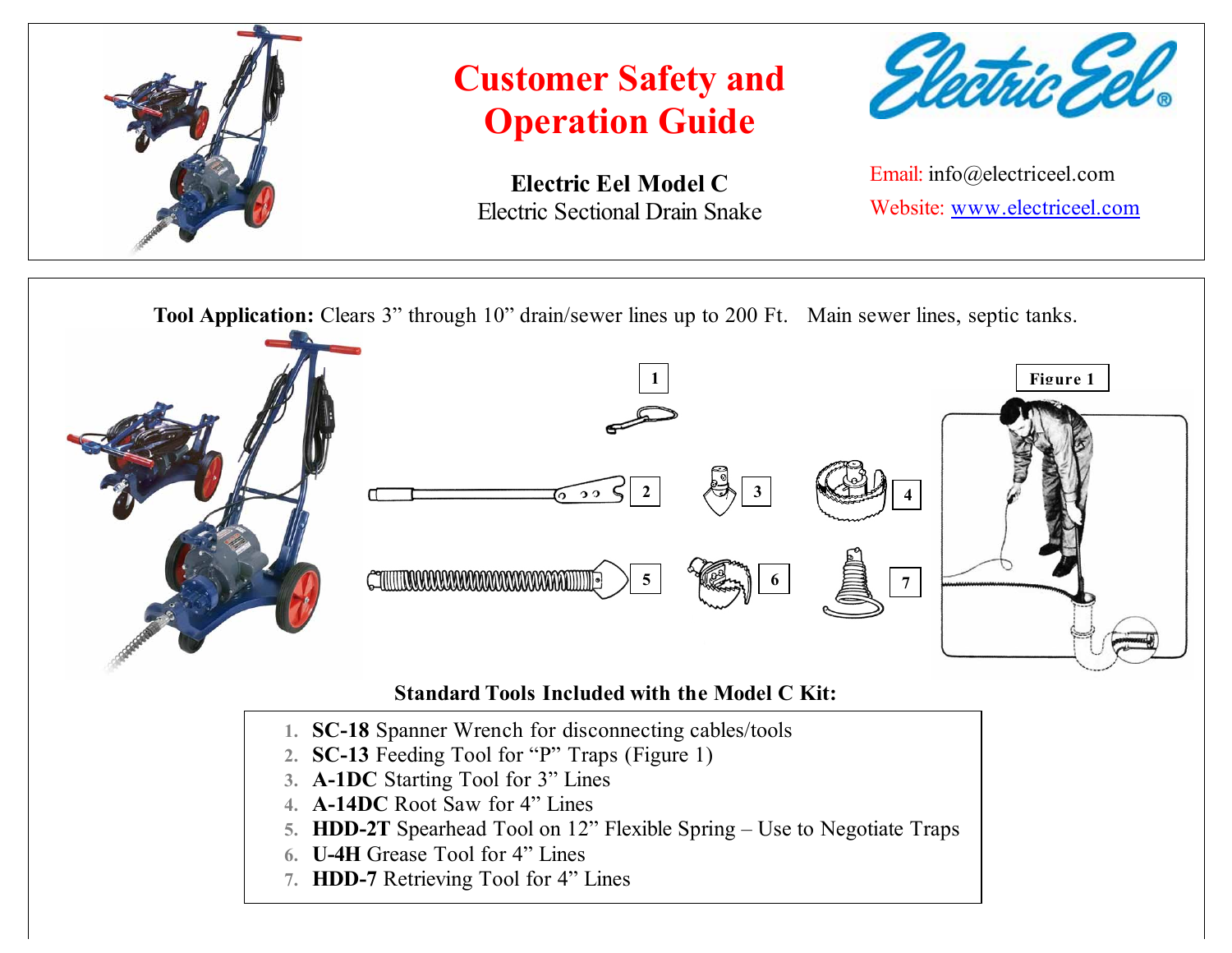

**Electric Eel Model C** Electric Sectional Drain Snake



Email: info@electriceel.com Website: www.electriceel.com

#### **Follow the steps below to operate the tool:**

| <b>Step</b>    | <b>Action</b>                                                                                                              |
|----------------|----------------------------------------------------------------------------------------------------------------------------|
|                | If at all possible, the nature and approximate location of the stoppage should be determined before starting the job.      |
|                | Usually a drain or sewer line obstruction is removed by running the cleaning tool downstream until obstruction is reached. |
| $\overline{2}$ | The cleaning tool should be chosen according to the enclosed information for the line size being cleaned.                  |
| $\overline{3}$ | The cleaning tool reduces the obstruction to small pieces, which are then washed downstream by the flow of water.          |
|                | In such cases, after clearing the obstruction, you should use as much water in the line as possible.                       |
| 4              | Check for clean outs $-$ and, where possible, avoid traps by using an opening beyond the trap.                             |
| 5              | Wheel the machine into the space where the work is to be done.                                                             |
| 6              | Connect the proper cleaning tool to the first section of cable and insert into the line to be cleaned. Continue to connect |
|                | and insert additional 8' sections and feed by hand into line until resistance is met then attach cable to machine.         |
|                | BEFORE TURNING ON THE MOTOR, BE SURE MOTOR SWITCH IS IN FORWARD POSITION.                                                  |
|                | If the opening is trapped, you must use the feeding tool to start the cable into the line. The FEEDING TOOL is held        |
|                | against the rotating cable so that the cable feeds into the pipeline far enough to gain its own footing. Remove the        |
|                | starting switch from the bracket and use it and the feeding tool as shown in Figure 1 on the Tool Application Page.        |
| 8              | As soon as the cleaning tool has negotiated the trap, shut off the motor and return the switch to the bracket.             |
|                | <b>AVOID</b> "P" traps in 3" diameter pipelines as they can cause severe cable damage.                                     |
| 9              | To add additional 8' cable sections use the following procedure, but NEVER add more than ONE 8' SECTION of                 |
|                | cable at a time between sewer opening and machine. Feed the added section into the pipeline until the machine is two       |
|                | or three feet from the opening. Then add another length of cable. The open spaced, right hand wound construction of        |
|                | the outer cable member provides a self-feeding action and exerts an even pressure against the pipeline stoppage. If the    |
|                | safety clutch slips, put the machine in reverse and back away momentarily from the obstruction.                            |